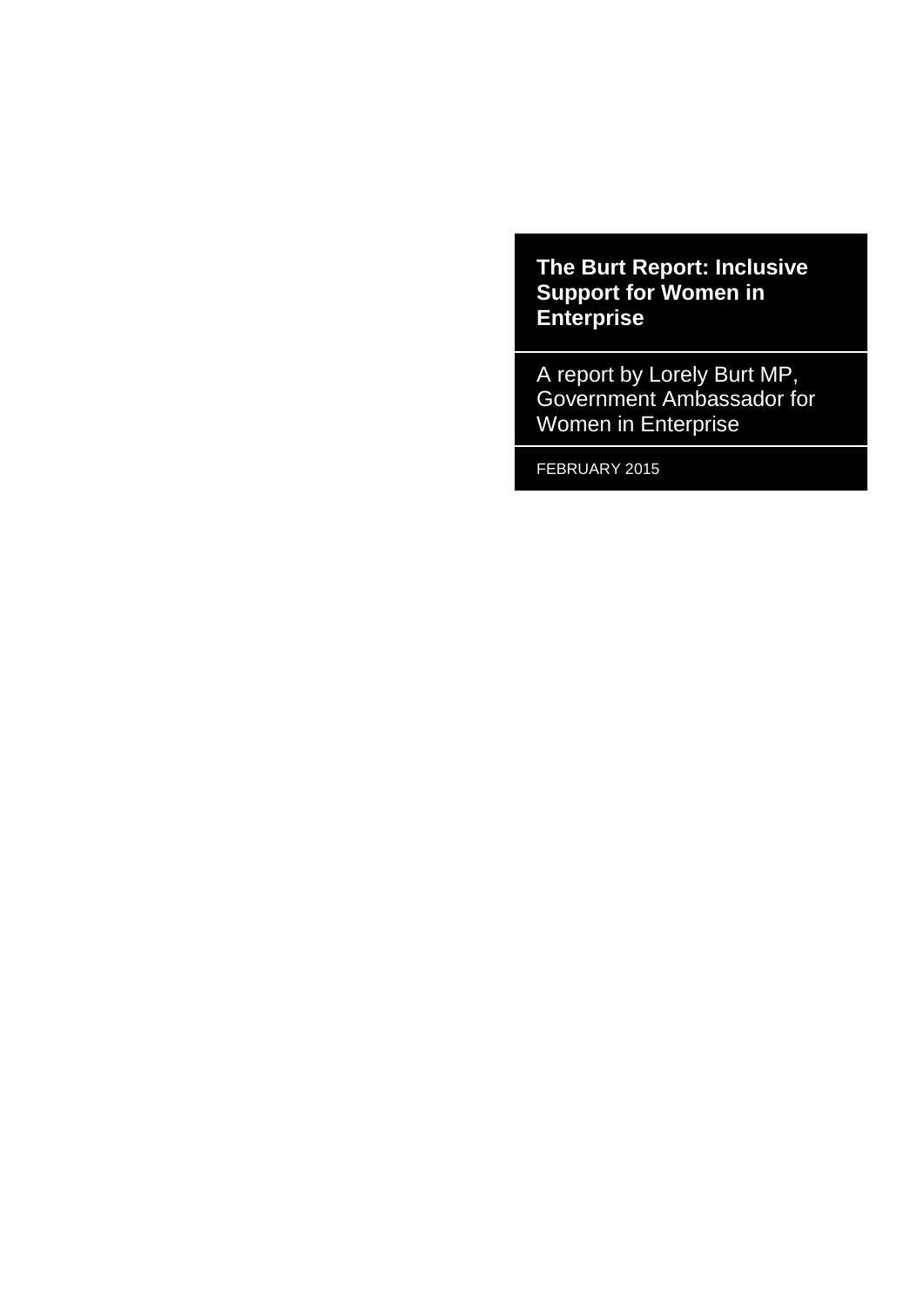### **Contents**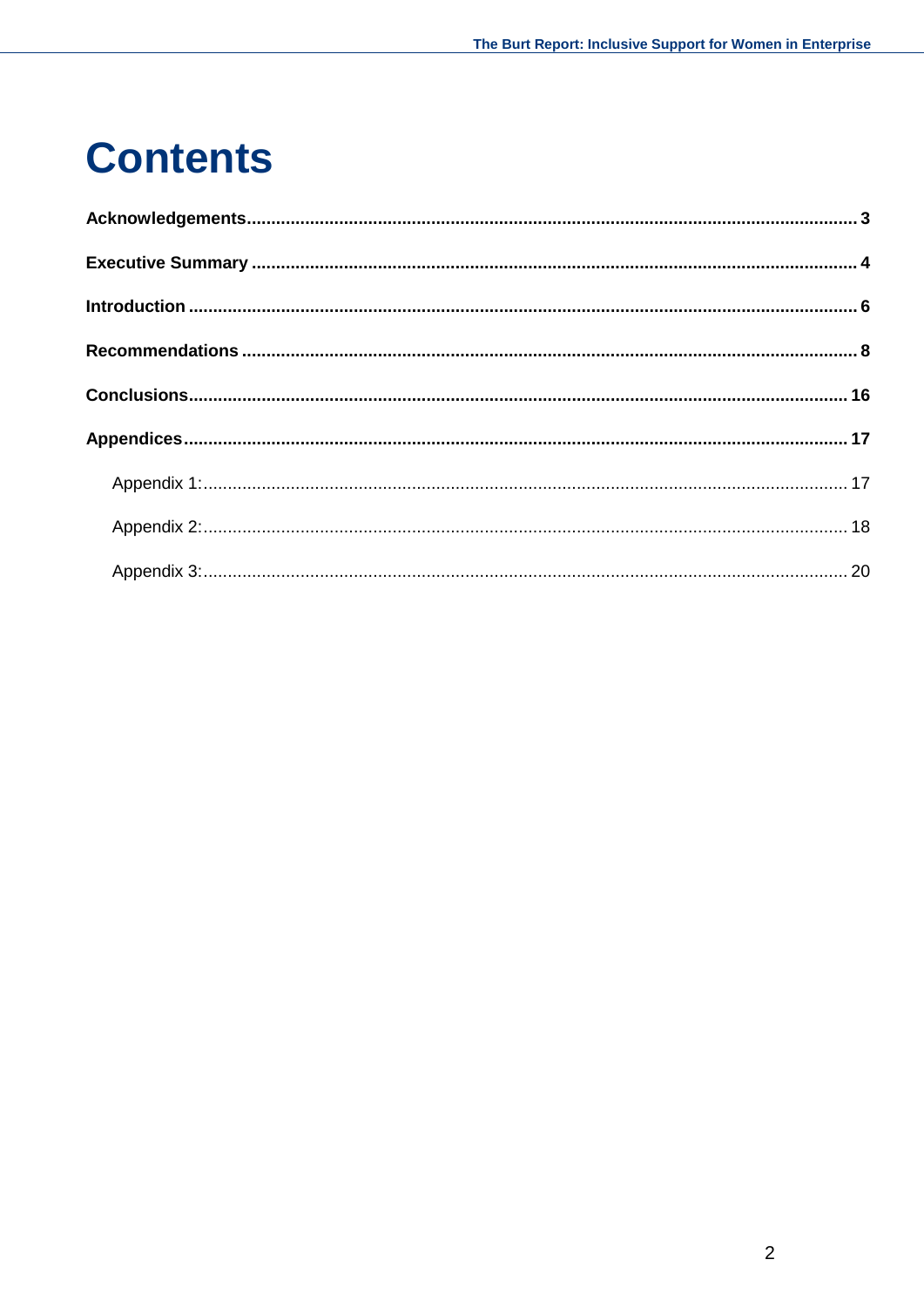# <span id="page-2-0"></span>**Acknowledgements**

So many people have given their time and energy to this report that it is almost invidious to single individuals out (a full list is given in the appendices).

However, I would like to especially thank Sue Lawton MBE for being my enduring mentor in the field of women's enterprise, Sandra Pickering, Brand Strategy Consultant at Opento, for her comments on the communications section, Professor Monder Ram for suggestions on using Local Enterprise Partnerships (LEPs) more effectively and sharing the excellent Enterprise & Diversity Alliance report with me, Professor Mark Hart for help in drafting and Maggie O'Carroll from the Women's Organisation for gathering together experts from all sectors to give evidence.

Finally can I thank my (extremely) long-suffering staff Jack Williams and Laura Haddon for their patience and enthusiasm and Jack especially for his redoubtable writing skills.

Any errors or misconceptions of course remain my own.



**Lorely Burt MP, Government Ambassador for Women in Enterprise**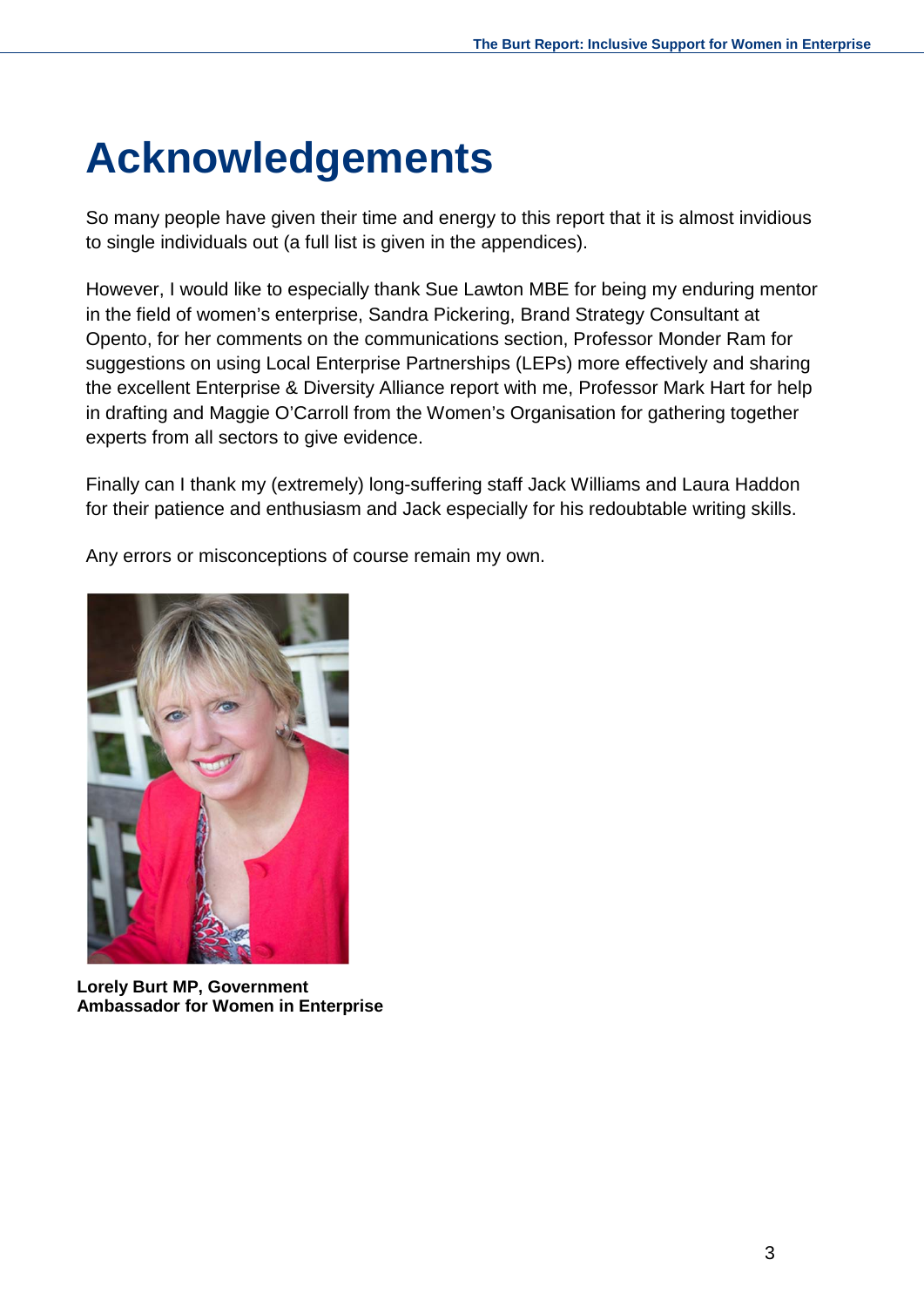### <span id="page-3-0"></span>**Executive Summary**

Women's entrepreneurship has great potential for growth, creating jobs and wealth while reducing gender inequality.

In recent years the government has taken positive steps to make it easier to start and grow a business, such as introducing Start Up Loans, the Enterprise Allowance and local growth hubs.

It has created initiatives specifically to support women to start and grow their own businesses, like the £1 million Women and Broadband Challenge Fund, £1.6 million to support women in rural areas and a recent roadshow of mentoring events specifically for potential and existing female entrepreneurs.

Building on this, the government should be explicit about its commitment to diverse enterprise ownership<sup>[1](#page-3-1)</sup>. Gender-neutral and gender-specific services both have roles to play but at all times the government should think, speak and act inclusively while encouraging its suppliers to do so too.

To achieve this, the government should:

- **Think inclusively:**
	- o **Build an evidence base**: The first step to inclusive thinking. Collect data on diversity using government procurement processes, the VAT Register and LEPs' local knowledge.
	- o **Plan inclusively**: Require LEPs to appoint directors from diverse backgrounds and at all levels of decision-making, and require LEPs to develop a strategy for engaging diverse businesses.

<span id="page-3-1"></span> $1$  Diversity is a broad concept including ethnic minorities and other under-represented groups. It is beyond the scope of this report to judge which under-represented groups (apart from women) the government should target for support. Therefore the term 'diversity' is used here in a loose sense, potentially encapsulating any under-represented groups which the government might wish to support.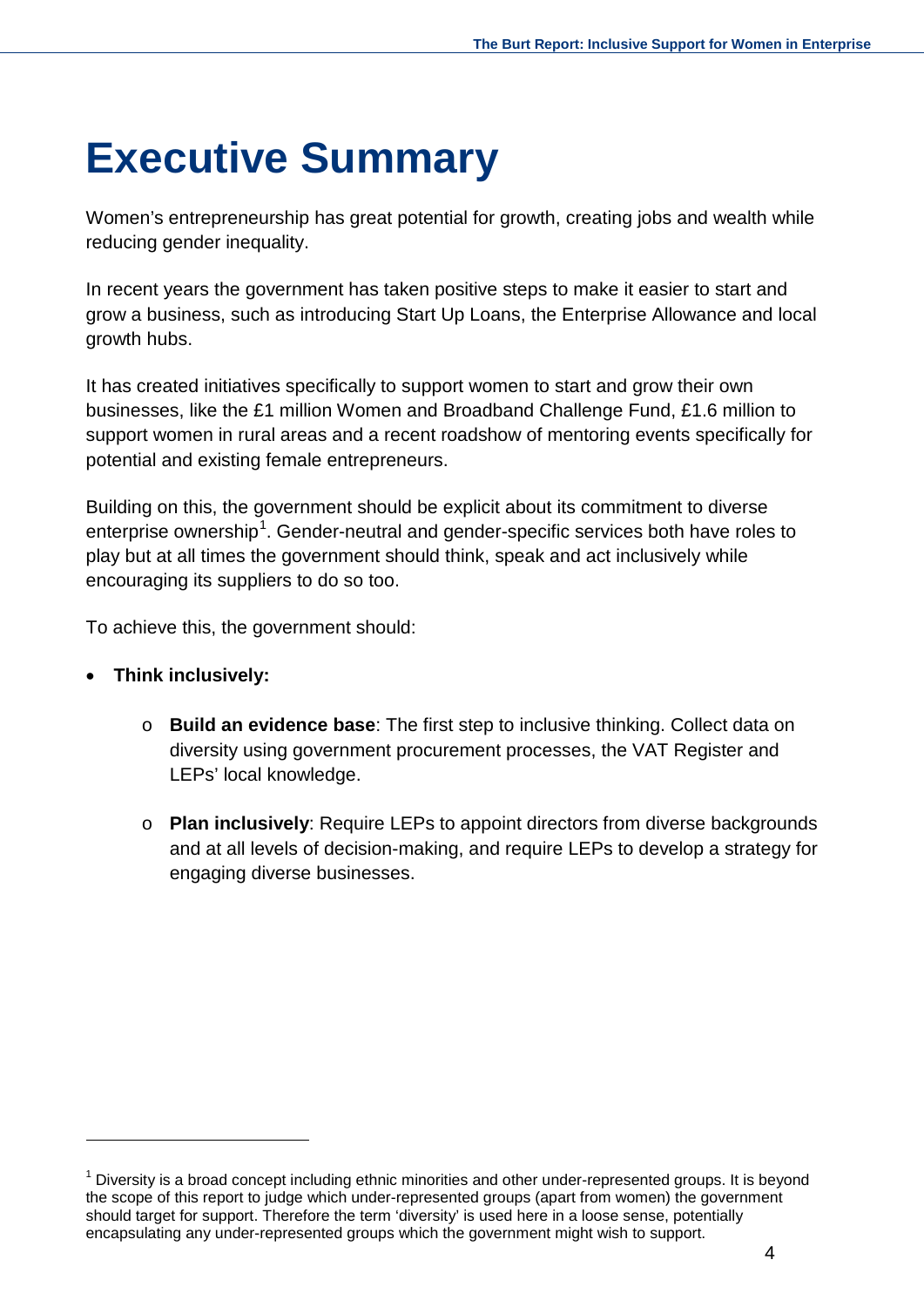- **Break barriers:**
	- o **Speak inclusively**: Break barriers between women entrepreneurs and government support by communicating inclusively on the Great Business website.
	- o **Give diverse businesses diverse support**: Break barriers between women entrepreneurs and the services they need by using the My Business Support online tool to link to non-government sources of assistance including mentoring, networking, alternative finance, and do this in collaboration with LEPs.

These proposals have been carefully chosen to be low cost and easy to deliver. They build on the good work the government is already doing. By putting them into practice the government has a good chance of continuing to raise women's employment, creating jobs and promoting a stronger, fairer economy.

They constitute a first step in a much longer road to achieving a truly diverse and successful business base in the UK.



**Anne Wilson, Managing Director, Numill, manufacturers and reclamation of specialist tools**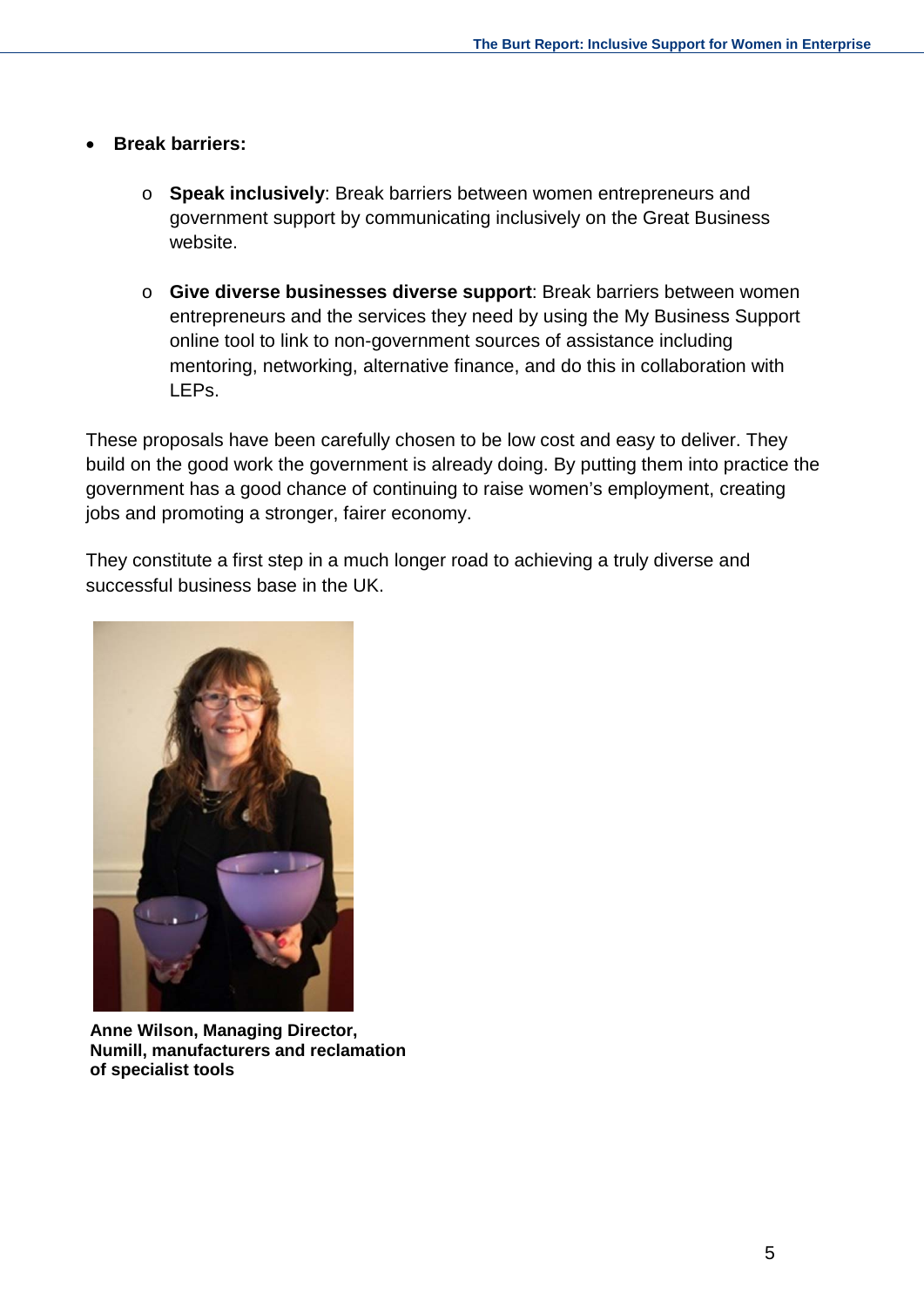# <span id="page-5-0"></span>**Introduction**

Women entrepreneurs are an under-utilised economic resource.

Women majority-own about one business in five<sup>[2](#page-5-1)</sup> and are a third less likely than men to start a business $^3$  $^3$ .

This is not simply because women are making choices for a different 'work-life balance'. In late 2012, 2.4 million women who were not working said they wanted to, while 1.4 million working women said they wanted to work more hours<sup>[4](#page-5-3)</sup>.

Why does this matter?

Improving support for women entrepreneurs would raise employment and help many women to achieve their aspirations.

Apart from matters of equality, choice, and self-fulfilment, more female participation in entrepreneurship would reap big economic benefits. The European Institute for Gender Equality argues that bringing in more women entrepreneurs would 'increase the quantity and quality of the business population'<sup>[5](#page-5-4)</sup>.

Women tend to bring different skills to the table, including

- Strong listening skills
- Greater empathy and patience
- Willingness to understand the perspectives of others when making decisions
- A longer term view promoting sustainability and talent development<sup>[6](#page-5-5)</sup>

This manifests itself in real business success: better understanding of diverse customers; combating groupthink; preparing for risk; and increasing returns on equity.

Research by the Women's Business Council has estimate that there would be one million more female entrepreneurs if women were setting up new businesses at the same rate as men. Women's businesses may have greater job-creation potential than men's because they tend to be more labour-intensive.

Research has found that raising the level of women's employment to the same as men's could lift GDP by 10% by 2030<sup>[7](#page-5-6)</sup>.

<span id="page-5-1"></span><sup>&</sup>lt;sup>2</sup> Enders, Alice & Enders, Claire, *Women at Work in the UK,* Enders Analysis, 2014, p.5<br><sup>3</sup> United Kingdom 2013 Monitoring Report, p.49<br><sup>4</sup> Enders & Enders (2004), p.7

<span id="page-5-2"></span>

<span id="page-5-6"></span><span id="page-5-4"></span><span id="page-5-3"></span><sup>&</sup>lt;sup>5</sup> European Institute for Gender Equality, *Benefits of Gender Equality in Entrepreneurship*, 2014, p.3 <sup>6</sup> EY, *Time for Diversity*, 2014, EYGM, p.5

<span id="page-5-5"></span>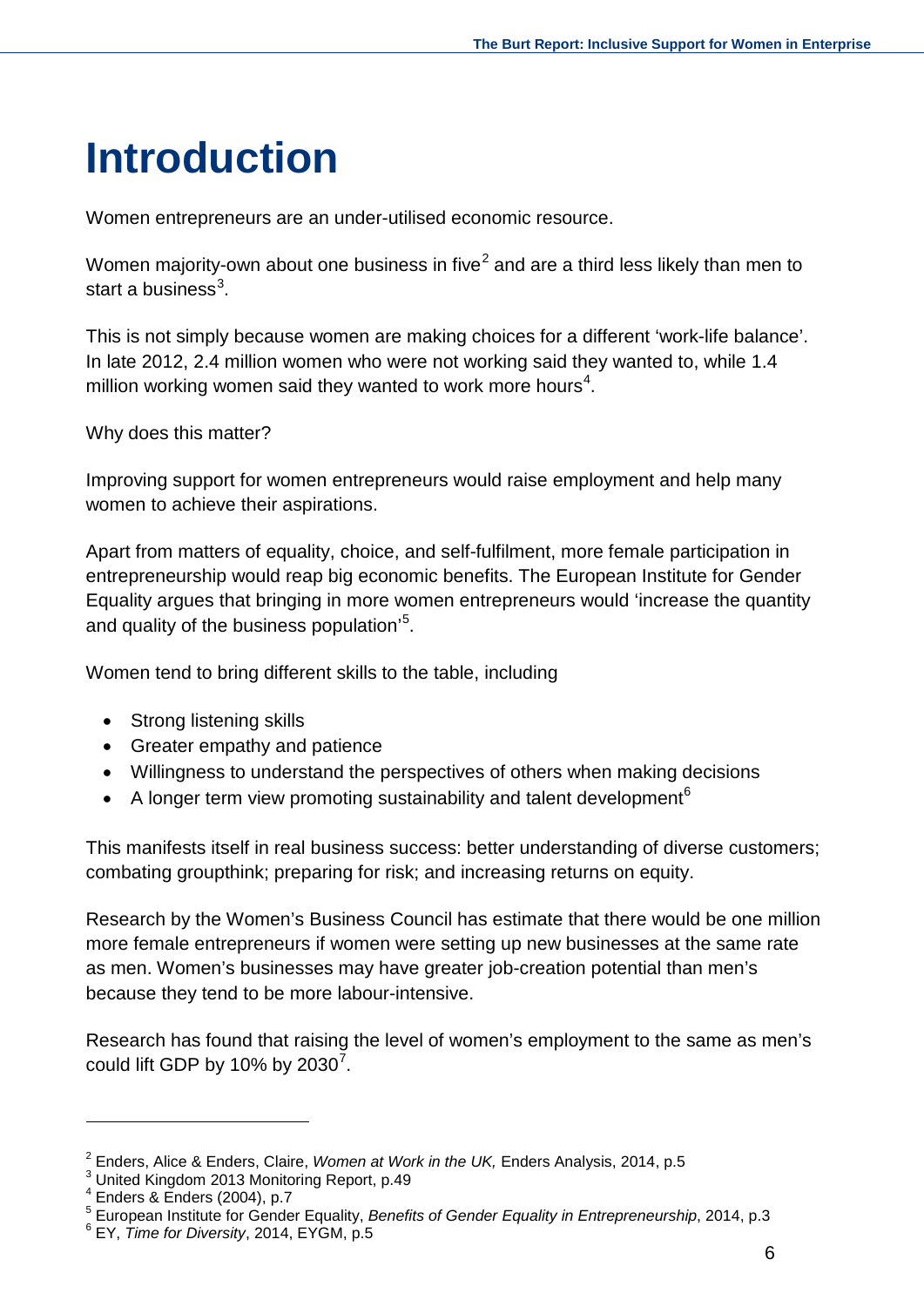Change is happening but too slowly. Since 2008 the proportion of Small Medium Enterprises (SMEs) run mainly by women has increased from 14% to 20% $^8$  $^8$ .

This report outlines some of the barriers holding back women entrepreneurs and identifies practical and affordable ways to overcome them. In particular it looks at

- Thinking inclusively: gathering evidence and inclusive decision-making
- Breaking barriers: barriers to accessing support, including networking and finance; and barriers between women entrepreneurs and the government

This is not about reinventing the wheel. The aim wherever possible must be to ensure that support, whether from government or other sectors, reaches and engages with women entrepreneurs so they can benefit from it. By showing clear leadership the government can remove barriers holding back women entrepreneurs and send a message to business that diversity matters.



<span id="page-6-0"></span>**Sisters Lisa and Helen Tse, owners of Sweet Mandarin resturant, secured funding from Dragon's Den to open a factory producing gluten-free Chinese sauces.**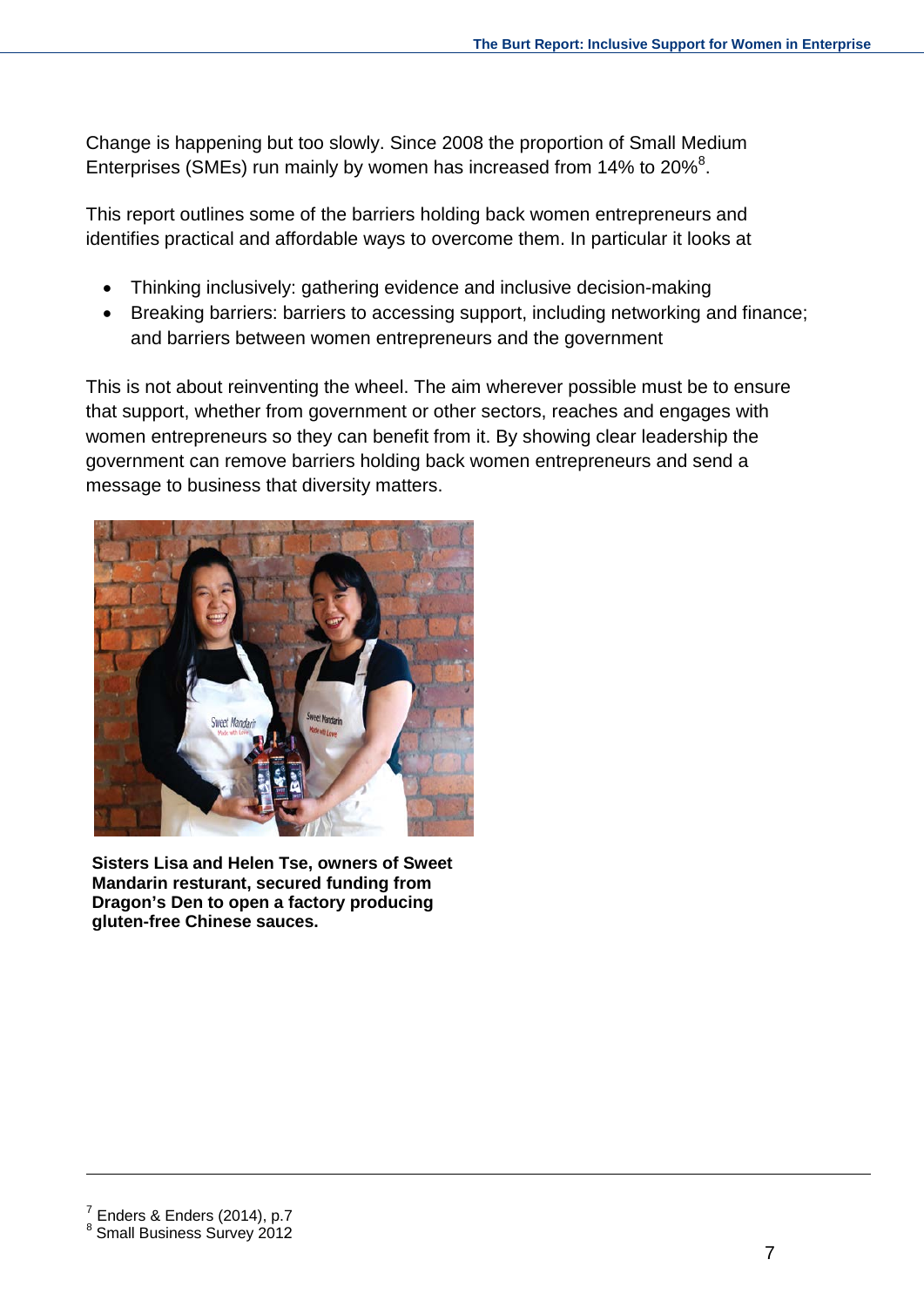### <span id="page-7-0"></span>**Recommendations**

#### **a. Think inclusively**

Big firms have hired specialists to help them improve the diversity of their suppliers. They say the trick is learning to 'think inclusively'.

Inclusive thinking should be at the heart of all business support so that every business has the chance to benefit. This needs to happen at all levels and should start by building an accurate picture of the true levels of diversity.

#### **b. Build an evidence base**

The government needs a strong evidence base on business diversity.

The Enterprise and Diversity Alliance has identified several advantages of collecting and reviewing data on enterprise diversity: identifying the different drivers and barriers to business start-up, survival and growth and what can be done to help realise growth potential; reviewing which support is working well and why; and celebrating success<sup>[9](#page-7-1)</sup>.

The European Institute for Gender Equality agrees it is 'important' to collect and analyse such data. While UKTI does measure the degree to which women-led firms export, there is more that could be done to find out about their access to markets in the UK $^{10}$ .

Procurement is recognised by big private-sector companies like IBM as a powerful tool to promote diversity. However, when ignored it can have the opposite effect: cautious procurement officials focus on price and stick to trusted suppliers. There may be a fear of moving out of the 'comfort zone' which unintentionally locks out more diverse suppliers. This can lead to a form of unconscious bias, in which well-intentioned procurement officials tend to buy from suppliers who look like them.

Quotas are a problematic way to address this problem. Quotas send a clear message to diverse suppliers that the procurer is interested in them and they should apply to tender. However, too many requirements on procurers complicate the tendering process and create confusion about priorities. They may increase costs.

Vivian Reading, the European Commissioner for Justice, Fundamental Rights and Citizenship, has said, 'I don't like quotas, but I like what they do'<sup>11</sup>.

<span id="page-7-1"></span><sup>&</sup>lt;sup>9</sup> Enterprise & Diversity Alliance (2014), p.4 & p.17<br><sup>10</sup> Enterprise & Diversity Alliance (2014), p.16<br><sup>11</sup> EY (2014), p.9

<span id="page-7-2"></span>

<span id="page-7-3"></span>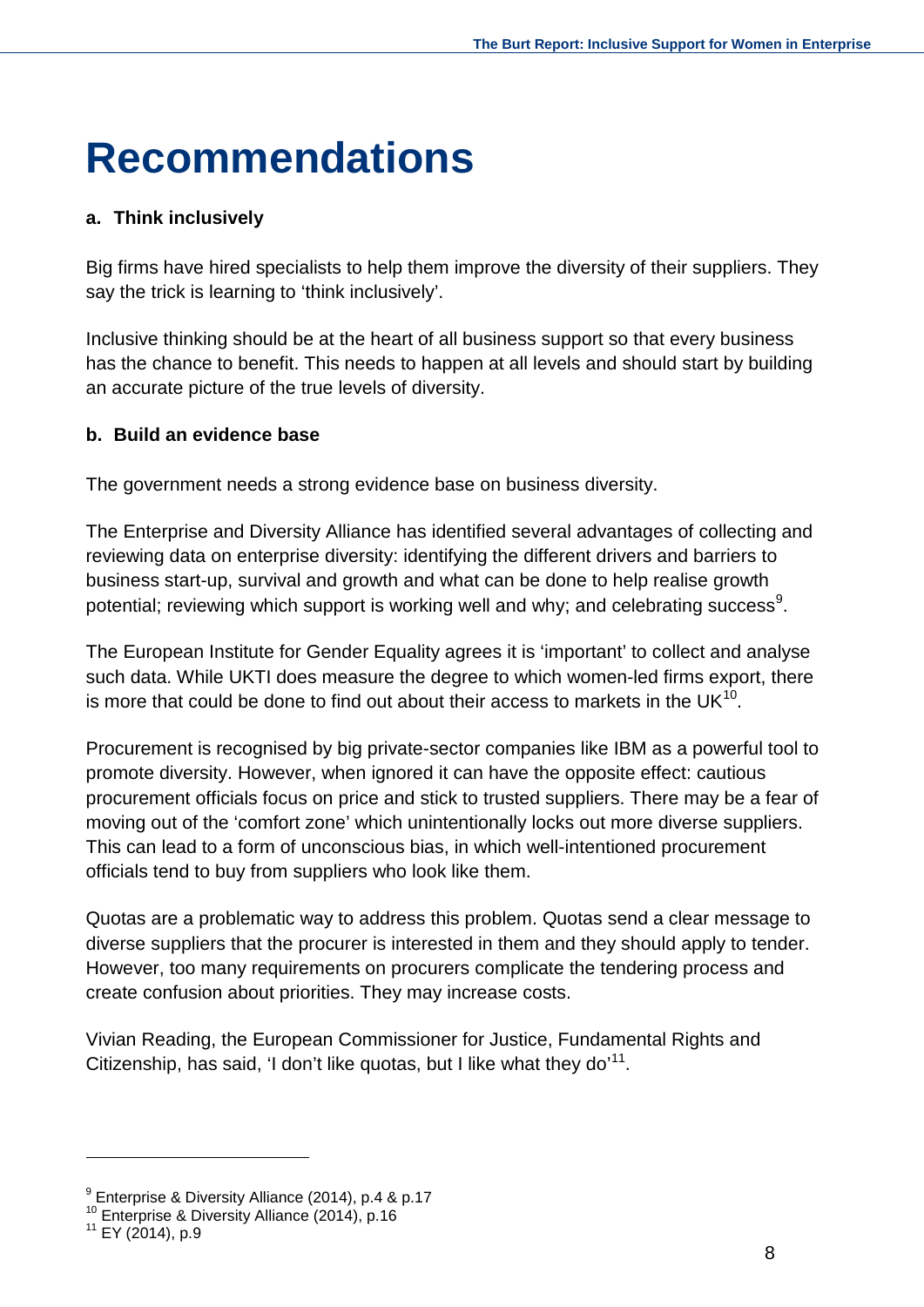It is not proposed here to impose quotas on government for procuring from womenowned suppliers. The challenge is to see whether some of the benefits of quotas can be gained without imposing them and thereby incurring the disadvantages referred to above. The first step should be to find out how diverse the government's suppliers really are.

As a simple, low-cost first step the government should introduce a new question in its Pre-Qualification Questionnaire (PQQ) forms: *Is your company 51% or more woman- or women-owned, controlled and managed[12](#page-8-0)?*

The government intends to remove the requirement to complete a PQQ for contracts worth less than [€2](http://en.wikipedia.org/wiki/Euro_sign)50,000. This simplification of the tendering process for smaller suppliers will be a welcome relief for many women entrepreneurs because their businesses are more likely than men's to be small.

Firms large enough to bid for contracts requiring a PQQ should not find a slightly longer form onerous. Indeed diversity questions in addition to gender could be asked, for instance whether the company applying for tender is run by under-represented groups other than women, or about the diversity of their Tier 2 suppliers.

Tendering forms should also include simple tick boxes asking questions about diversity. The VAT Register should also be used to gather data on business diversity.

While care must be taken not to over-burden firms with excessive paperwork, procurement is potentially a powerful tool for data gathering.

LEPs are potentially another valuable source of data at a local level.

Of seven LEPs who responded to a questionnaire by the author, three of them kept data on the gender of the business owners they worked with.

LEPs should be required to keep records of the diversity of the businesses they help. This is not a new idea and experience exists: in the West Midlands, Business Link developed methods for collecting data on ethnic minority and female driven business start-ups and microbusinesses $^{13}$  $^{13}$  $^{13}$ .

The government should use its own procurement processes and work with the LEPs to gather data on business diversity. The act of record-keeping in itself will encourage government procurers and LEPs to think inclusively.

The data gathered would also help guide government policy. For example, government procurement now has a declared aspiration to procure 25% of its goods and services from SMEs. With more complete data on procurement, the government could introduce a

<span id="page-8-1"></span><span id="page-8-0"></span> $12$  This is the definition used by WeConnect, an international not-for-profit organisation which certifies women-led businesses. Note that other valid definitions exist which could form the basis of this question.<br><sup>13</sup> Enterprise & Diversity Alliance (2014), p.7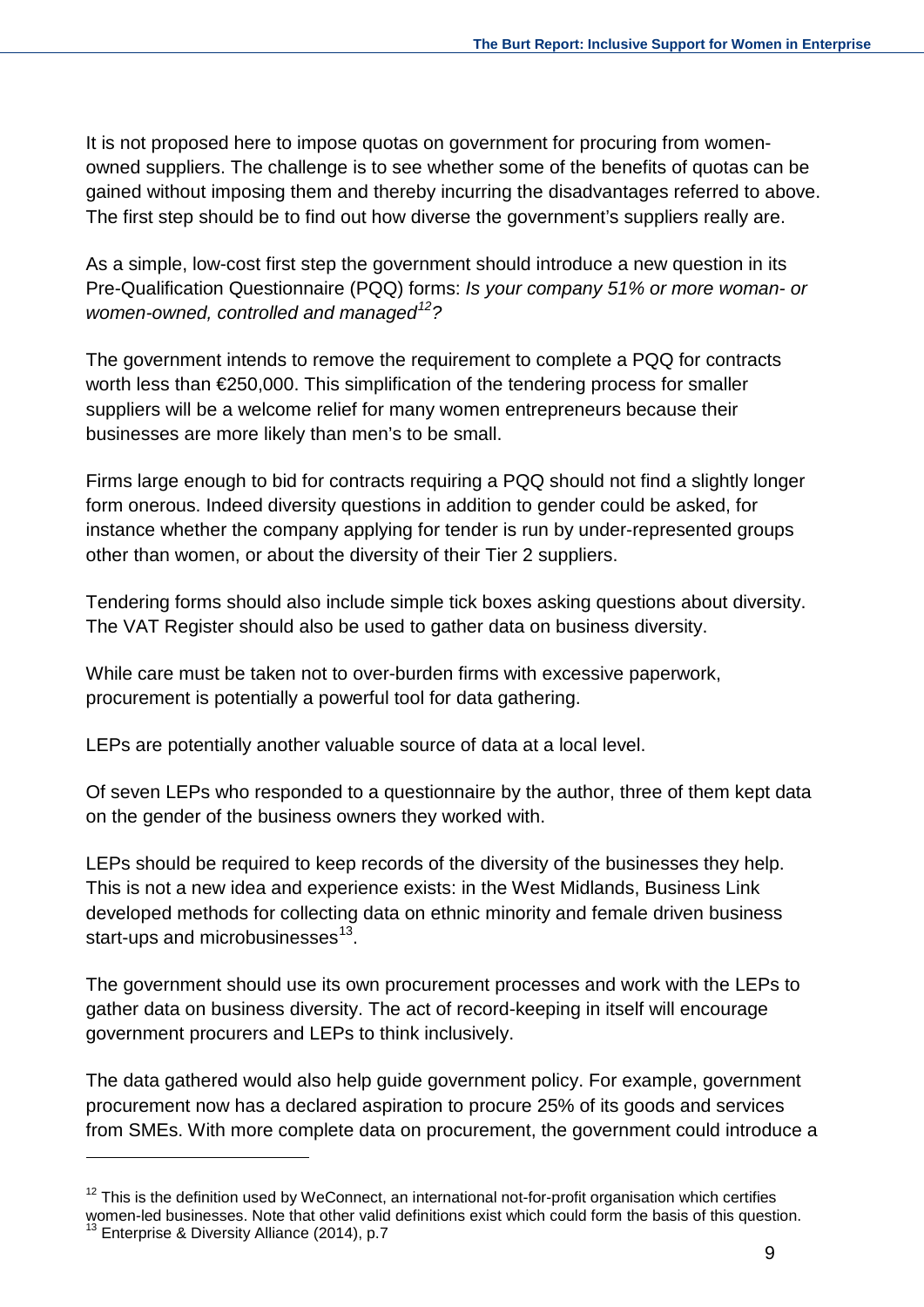similar aspiration to procure from a representative percentage of women-led enterprises and other under-represented groups<sup>14</sup>.

Forthcoming reforms to public procurement should help under-represented suppliers by levelling the playing field, but more could be done with the benefit of reliable data on suppliers.

By requiring suppliers and LEPs to provide data on diversity the government can build an evidence base for future action. It could also force large suppliers and LEPs to further consider the diversity of the businesses they work with while sending a message to smaller diverse suppliers that the government is interested in them.

#### **c. Plan inclusively**

Business support should recognise diversity: a 'one size fits all' policy may result in missed opportunities and an inability to engage with businesses which, given the opportunity, would be creating jobs and raising growth levels.

Big companies recognise the value of procuring from suppliers who look like their customers. Benefits include speed to market, innovation, identifying and mitigating risk, combating groupthink, and understanding diverse customer's needs. Businesses are customers to the government so the government should apply the same principles when serving them.

However, LEPs' current levels of engagement with diversity appear to range from inconsistent to insufficient.

When the author wrote to all 39 LEPs to ask them about their engagement with women entrepreneurs, just seven replied. Of the seven, none had more than one female director for every three male directors and none had a strategy for promoting women in enterprise.

Just as company boards need a spectrum of board members who can relate to their customers, so do LEPs. Greater Birmingham & Solihull LEP has made the very welcome commitment to 'ensure that it is representative of the Greater Birmingham and Solihull area – reflecting the diversity of the population and key business interests.<sup>[15](#page-9-1)</sup> This should be a requirement on all LEPs.

In addition, all LEPs should be required to design and implement a strategy to support and promote women in enterprise. The Enterprise and Diversity Alliance outlines seven steps for doing this which are listed in Appendix 1.

<span id="page-9-0"></span><sup>&</sup>lt;sup>14</sup> Note that this would be an aspiration, not quota or target.<br><sup>15</sup> Enterprise & Diversity Alliance (2014), p.10

<span id="page-9-1"></span>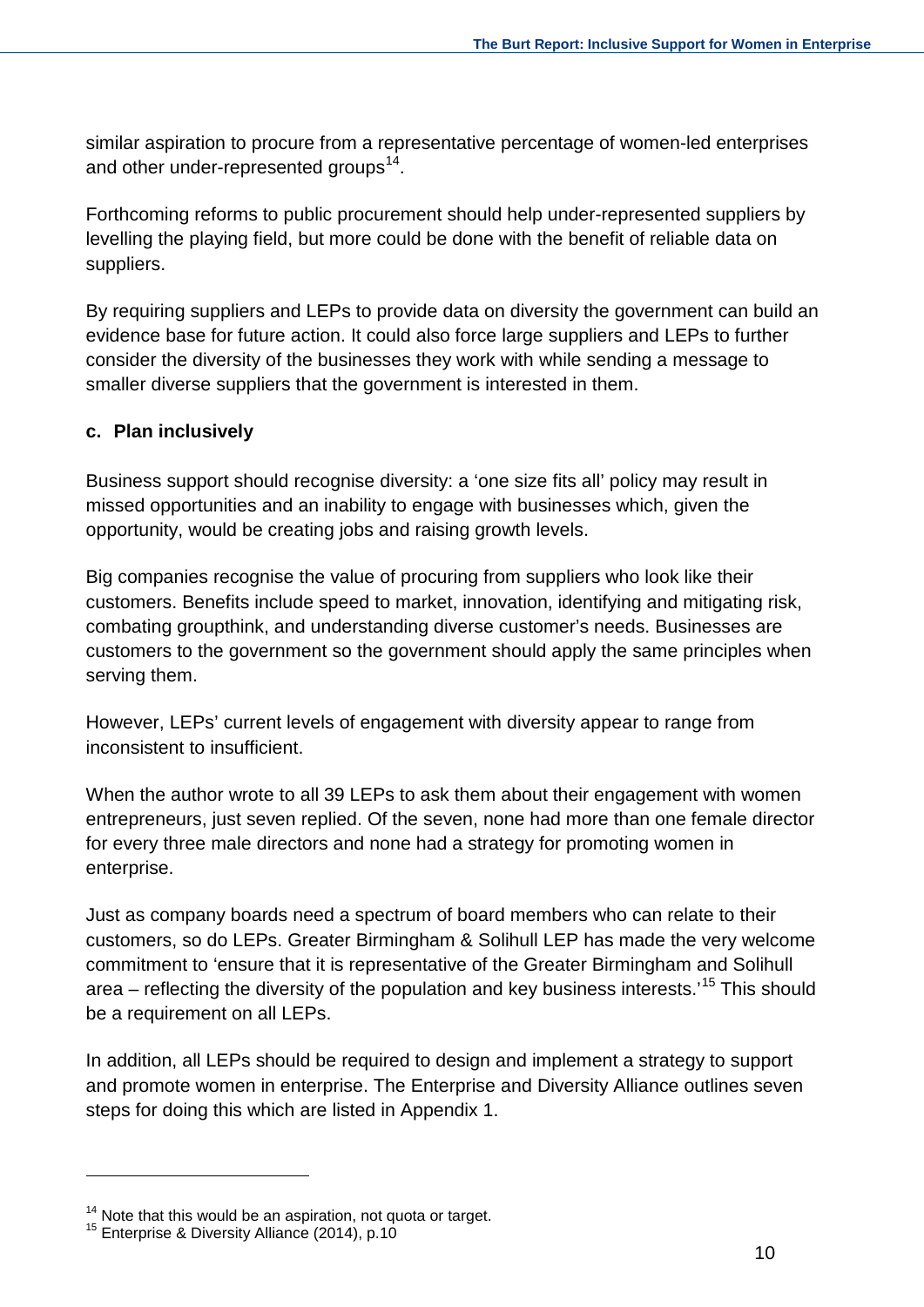Public sector bodies are required by law to pay 'due regard' to equality but as publicprivate partnerships LEPs are not subject to the Public Sector Equality Duty (PSED). However, the Enterprise and Diversity Alliance has pointed out that as publically funded bodies LEPs should be expected to meet the needs of the diverse range of businesses in their areas $16$ .

As an alternative to the PSED route, the government should use public funding to impose requirements on LEPs to think inclusively when making appointments and designing strategy.

Public funding is due to rise as LEPs set up growth hubs. The phased release of this money should be tied to LEPs' performance against bespoke Key Performance Indicators (KPIs) requiring, amongst other things, a board of directors that represents the local community and a strategy to support all businesses in the Local Enterprise Zone (LEZ).

The LEPs have great potential to support diverse businesses. Linking funding for growth hubs with KPIs to ensure the LEPs are engaging with business in an inclusive manner would boost standards across Britain and help prevent missed opportunities.

#### **d. Break barriers**

The Business is Great marketing campaign, launched in 2013, is helping to raise awareness of support available to entrepreneurs and includes elements specifically targeted at female entrepreneurs.

Nonetheless, many women entrepreneurs face unnecessary barriers to accessing support from government as well as other sectors, including networks, finance, HR advice and others.

The government should help break these barriers. It should be more inclusive in the way it communicates and in the types of support to which it connects entrepreneurs through the Great Business website.

Women entrepreneurs should be left in no doubt that support is available to them if they want to start a business. The government should make it easier for them to find it.

#### **e. Speak inclusively**

A frequent complaint in conversations with senior stakeholders and women entrepreneurs is that women see entrepreneurship services as not 'for them'.

<span id="page-10-0"></span><sup>16</sup> Enterprise & Diversity Alliance (2014)*,* p.8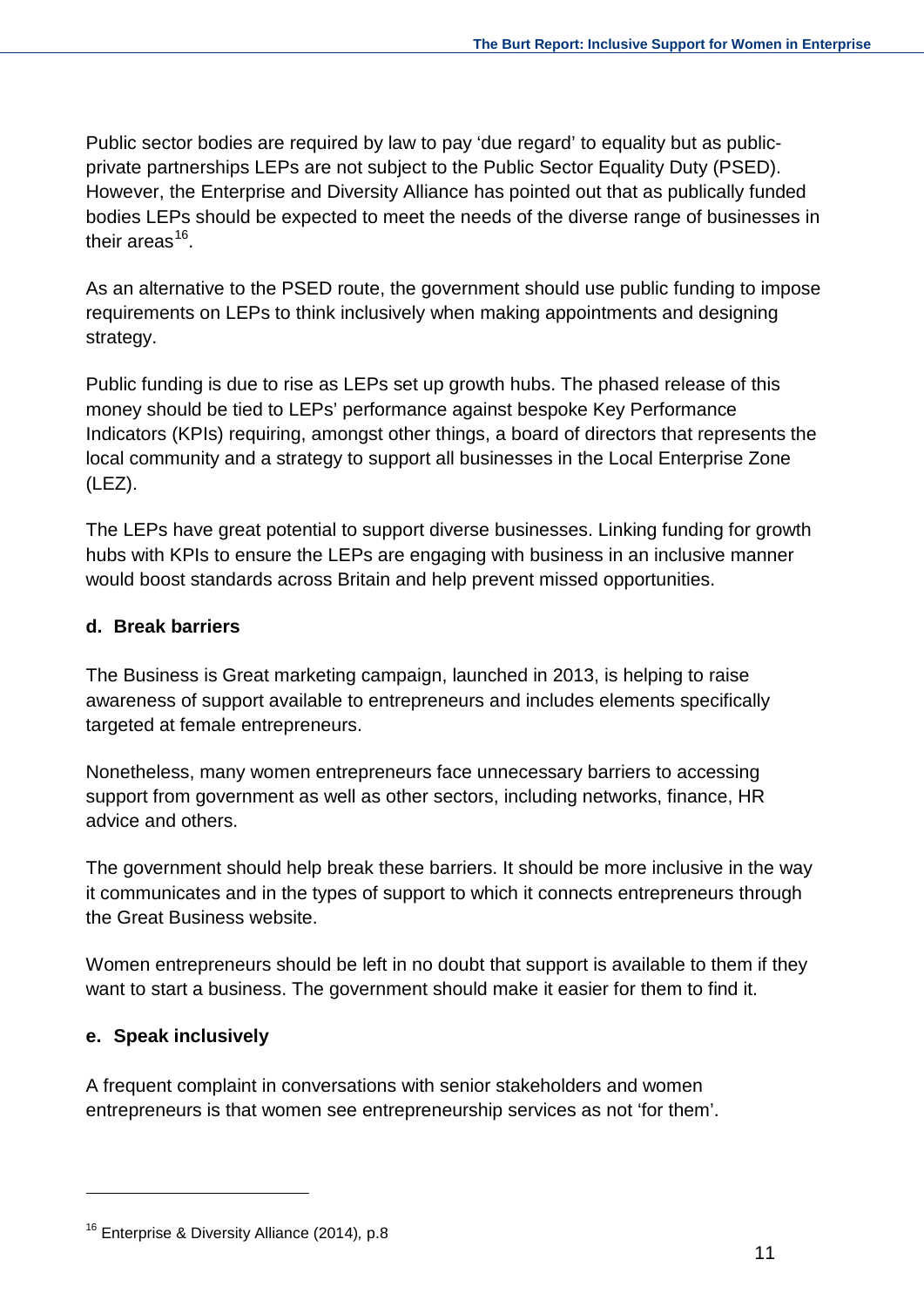This can happen even when the presentation of the services is designed to be gender neutral. This may be because in the past entrepreneurial activity has been too often considered a 'male' activity with masculine priorities and characteristics, so services intended for all entrepreneurs are tailored to those expectations and are in practice a better fit for men<sup>[17](#page-11-0)</sup>.

In fact there are many valid ways to run a business but unconscious bias on the part of the provider can prevent this being recognised. This can put women and other under-represented groups at a particular disadvantage.

For example, senior stakeholders say that women's enterprises often follow a different growth pattern to men's. They may seek to accelerate growth at a later stage in the business's life when the entrepreneur's other life commitments change.

An emphasis on fast, early business growth can be off-putting to those (often female) entrepreneurs if it is not their number one priority: alternative priorities might include good customer relationships or quality products.

One powerful way to show women that services *are* for them is to be explicit about it. The www.greatbusiness.gov.uk website includes a page explicitly for women in enterprise, which is welcome. It has links of particular interest to women entrepreneurs.

To show graphically that the page is for women the bar on the right-hand side of the page uses all-women case studies. However, in all other respects the page uses the same branding as the rest of the Great Business website. This branding is seen as not 'woman friendly': the proliferation of Union Flags, for example, has been compared to a military recruitment site.

The same links bar appears just below the masthead as on the rest of the website – *Start: Grow: Accelerate* – as if these were the only stages in a business's development. Women entrepreneurs who are making a living but not yet ready to accelerate their businesses may wonder whether this website is there to help them.

Women entrepreneurs tend to prefer language that emphasises building supportive relationships. They tend to appreciate collaboration. The strapline 'Support, advice and inspiration for growing your business' ticks most of these boxes. But the language on the rest of the page comes across as formal and unwelcoming.

<span id="page-11-0"></span> $17$  European Institute for Gender Equality (2014), p.3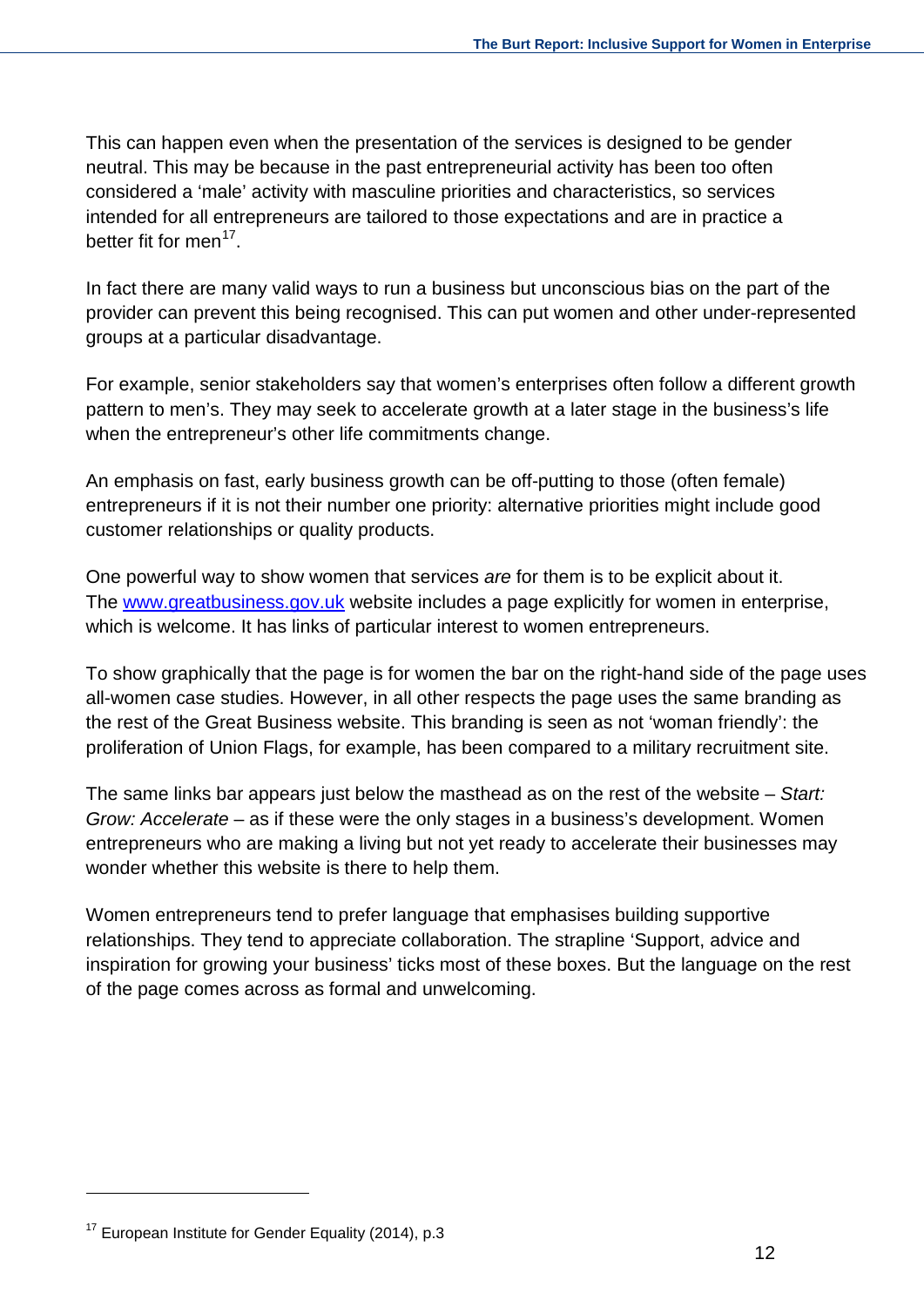To give two examples:

- Case studies are usually found in academic papers. A caption like 'Hear our stories' would be more personal and relational.
- The prose beneath the strapline contains many interesting statistics about women entrepreneurs. However, it does little to invite the reader to make use of the website's services. Indeed, statistics may even be off-putting if over-used. Human stories and a warm offer of support might be more effective<sup>[18](#page-12-0)</sup>.

As mentioned above the links are well-chosen and they connect site users to appropriate types of help. However, as soon as the user clicks through she is taken to a genderneutral site. To give an example of why this is problematic, clicking on the Finance link leads to the supposedly gender-neutral Great Business finance page with three case studies, all men. The unintended implicit message is that finance is a 'male' subject.

Women should be treated as a high priority if the government aims to raise their participation in enterprise to approximately 50%. The link to the women's section of the website should appear at the top of the homepage. Currently it is near the bottom righthand corner.

The women's section of the Great Business website is welcome but the branding should be made more inclusive. Because women still need to use the rest of the website it should be designed to appeal to them as well as men. Trying to create a more supportive, humanised and relational environment would help.

Conversations with senior stakeholders and women entrepreneurs indicate a low level of awareness of government support. This is unfortunate because the Great Business website is a powerful tool. It just needs to speak to women in language they recognise.

#### **f. Give diverse businesses diverse support**

Many women entrepreneurs find it difficult to know where to go for support such as HR advice, finance, mentoring or other expertise necessary to start a business. They may be shut out of certain networks which men naturally move in, even though women's generally more collaborative approach makes them excellent networkers when they have the opportunity.

The My Business Support tool on the Great Business website has great potential to help break through these barriers. As a single point to go for help it should offer the attraction of simplicity and time efficiency. It is a good tool but there is considerable scope to develop it further.

<span id="page-12-0"></span><sup>&</sup>lt;sup>18</sup> Communications specialists will point out that story-telling has more emotional impact on men as well as women.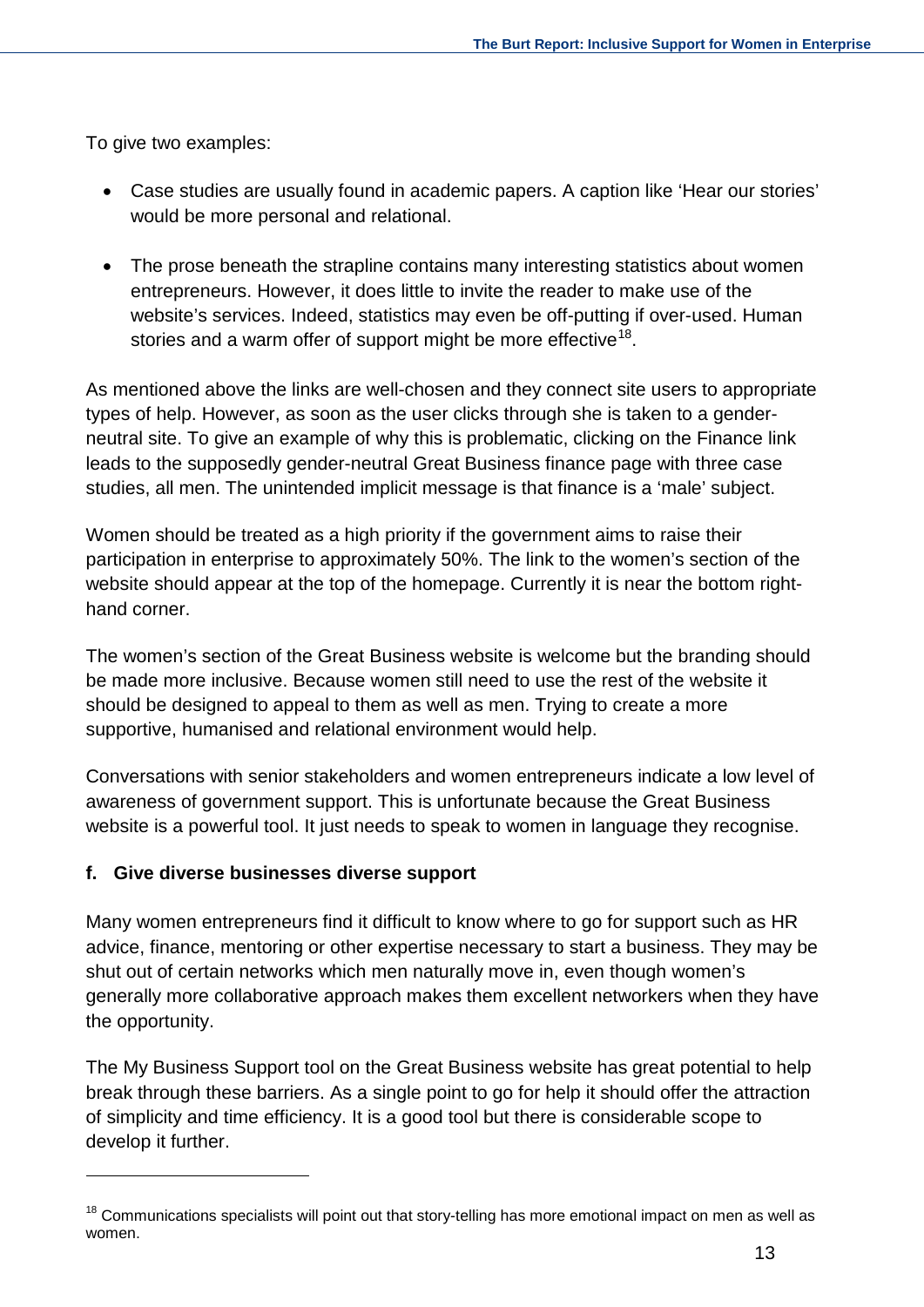In its current form the tool places restrictions on the user which make it harder to find what she wants. For example, it asks what sector the user plans to do business in, listing 16 options. This is a marked field, meaning the user cannot proceed without choosing one of these options even if her business does not fit one of the offered categories. Introducing more flexibility to take account of the almost-infinite variety of businesses out there would help promote diversity. Users should be able to proceed without answering this question.

Another restriction that could be removed, albeit with more effort, is the range of sources of support the user can link to. For example, users looking for finance are offered three options: Grants; Loans; Equity funding. Users who then click through to Loans are offered three government-sponsored options: Social Enterprise Loan Fund; New Enterprise Allowance; and Start Up Loans.

In the vast world of finance there are many other sources in the private sector which would be useful to entrepreneurs. My Business Support should offer links to a wide range of private sector finance providers. It should also provide links to alternative sources of finance like crowd-funding.

Women entrepreneurs enthusiastically and skillfully seek out mentors and peer-to-peer networks. But much time networking can be wasted if it doesn't generate the right connections. Networks and mentors would be useful additions to the list of types of support the user can click through to.

Researching and providing links to such a wide range of services might be onerous but it would save thousands of businesses having to do it over and over again. Luckily there are steps the government can take to alleviate the burden of this work.

My Business Support should link to existing non-governmental services, such as WeConnect for networks and Mentorsme for mentors.

The Enterprise & Diversity Alliance recommends that LEPs should stimulate dialogue on access to finance between SMEs and financial intermediaries, as well as the growth of business-to-business mentoring<sup>[19](#page-13-0)</sup>. Growth hubs will help LEPs to achieve these objectives. By tying their funding to performance against bespoke KPIs and holding them to account the government could help promote diversity and value for money.

The government should make this a requirement upon LEPs using the methods of enforcement described earlier.

 $\overline{a}$ 

<span id="page-13-0"></span><sup>19</sup> Enterprise & Diversity Alliance, *LEPs, Growth and Diversity: meeting needs, seizing opportunities*, 2014, p.12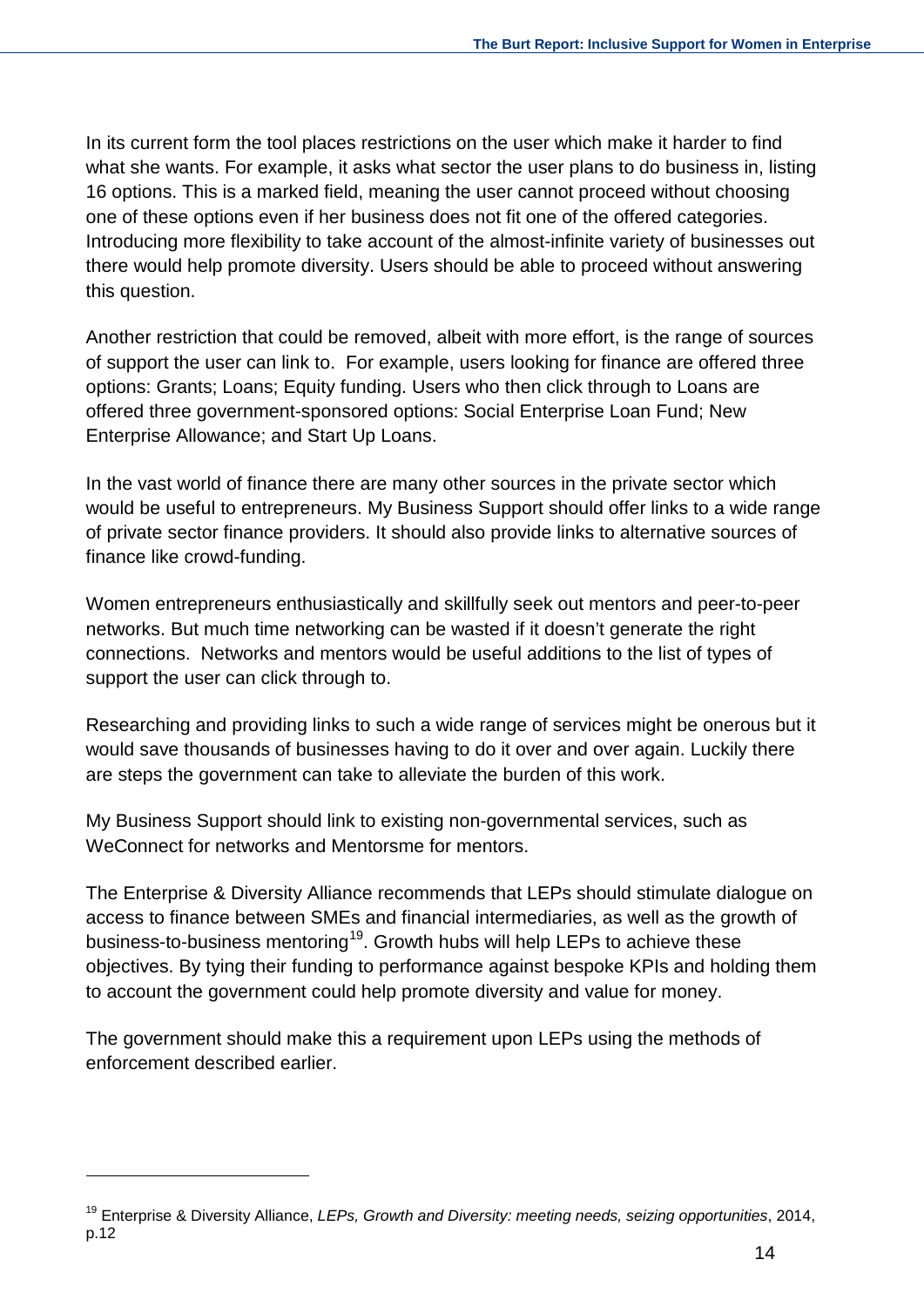LEPs should recommend networks and advisers they have worked with to My Business Support which would provide links to them. LEPs' websites should embed or link to My Business Support.

At the moment some geographical areas fall into two or even three Local Enterprise Zones. Better integration and sharing of knowledge would help reduce unnecessary duplication of effort and prevent businesses missing out because they have approached the 'wrong' LEP.

The government has taken an important first step in creating a tool to help entrepreneurs access support starting and growing their businesses. It should expand the range of support which My Business Support can connect entrepreneurs to, creating a 'hub' or 'network of networks'. It can do this more cheaply and effectively by working with alreadyexisting organisations including LEPs, WeConnect and Mentorsme.



**Sarah Wood, Co-founder of Unruly, specialising in social video and advertising**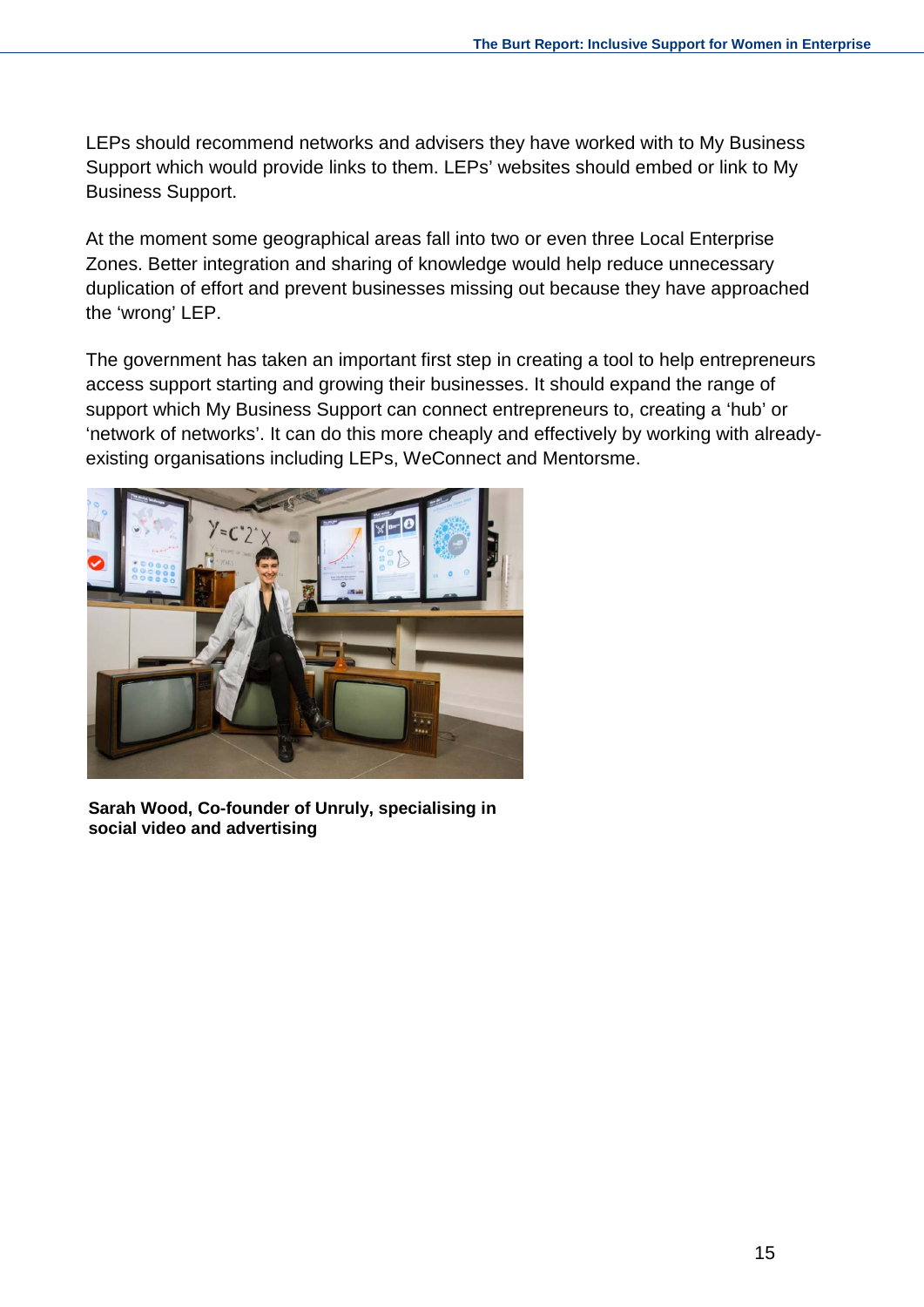### <span id="page-15-0"></span>**Conclusions**

The government has shown its commitment to women's entrepreneurship by appointing an Ambassador for Women in Enterprise and by adding a dedicated page on the Great Business website.

It has put measures in place which will help women entrepreneurs: tax-free childcare; the Employment Allowance; shared parental leave; and others.

Women's employment levels are now higher than at any other time since records began. However, as long as just one business in five is owned by a woman there will be untapped talent which could be boosting the economy and creating jobs.

Women's entrepreneurship is a huge potential growth area which will benefit from increased government attention.

Money is very tight so the measures outlined in this report are designed to raise levels of female entrepreneurship without significantly denting public finances. Several of these measures would also have broader benefits for other diverse business owners. It is an important finding of this report that assisting under-represented business owners can raise standards for everyone: it is a win-win situation.

The suggestions herein cover just a few of the wide range of issues affecting women entrepreneurs. For example, this report has not looked at how entrepreneurship might be taught in schools and universities, or how to encourage girls and women to acquire skills in Science, Technology, Engineering and Mathematics (STEM) subjects. It has also not looked at how to improve support for companies in their 'post-pubescent' phase – after the initial start-up period but before entering the period of fast growth.

These subjects – and others – might be fruitful areas of research for a future Ambassador for Women in Enterprise.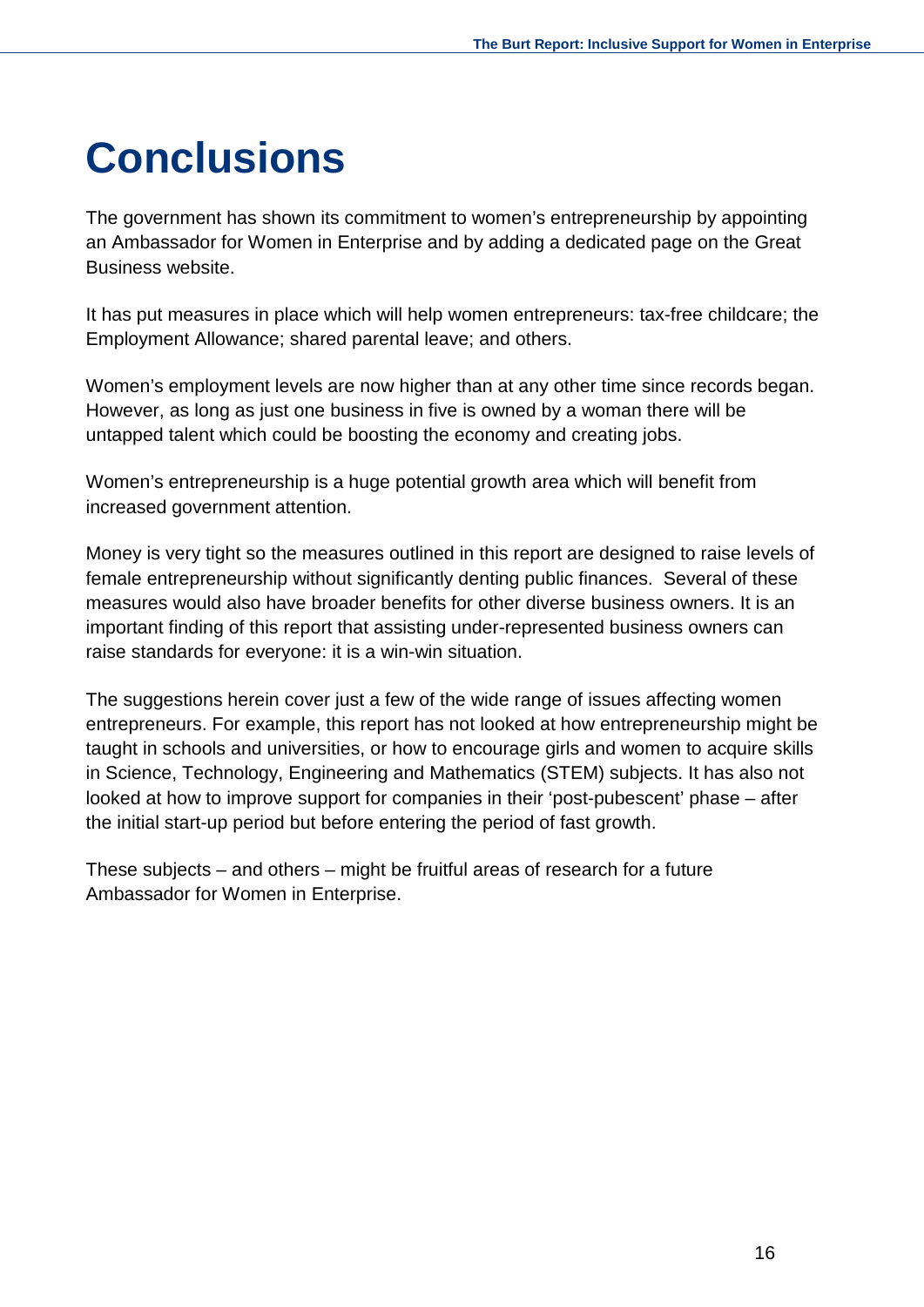# <span id="page-16-0"></span>**Appendices**

### <span id="page-16-1"></span>**Appendix 1:**

The Enterprise & Diversity Alliance outlines seven key steps for Local Enterprise Partnerships to take in order to engage with diverse SMEs. They are as follows:

- 1. Build an evidence base on diversity and the differing needs and opportunities of local enterprises so that LEP activities are not planned in the dark.
- 2. Take diversity into account when designing LEP initiatives and services so that they reach and help all businesses that would benefit.
- 3. Monitor the impact of LEP actions on diverse enterprises so that one can tell if they are making a difference. Consider the implications for strategy and initiatives: do they need to be enhanced or changed?
- 4. Review drivers and blockages to responding to enterprise diversity and agree action on how to reinforce drivers and remove blockages so that LEP actions have a greater positive effect.
- 5. Ensure that Ethnic Minority Businesses and women-owned businesses are represented in LEP governance and decision making structures. This will enhance a LEP's understanding of diversity issues and widen the range of businesses engaging with your LEP.
- 6. Develop effective ways of engaging with ethnic minority and women-owned businesses to expand your LEP's impact.
- 7. Influence others to respond to enterprise diversity and lever in their advice and support to help realise the full potential for growth across the whole business community. With scarce public resources for business support, other avenues are needed.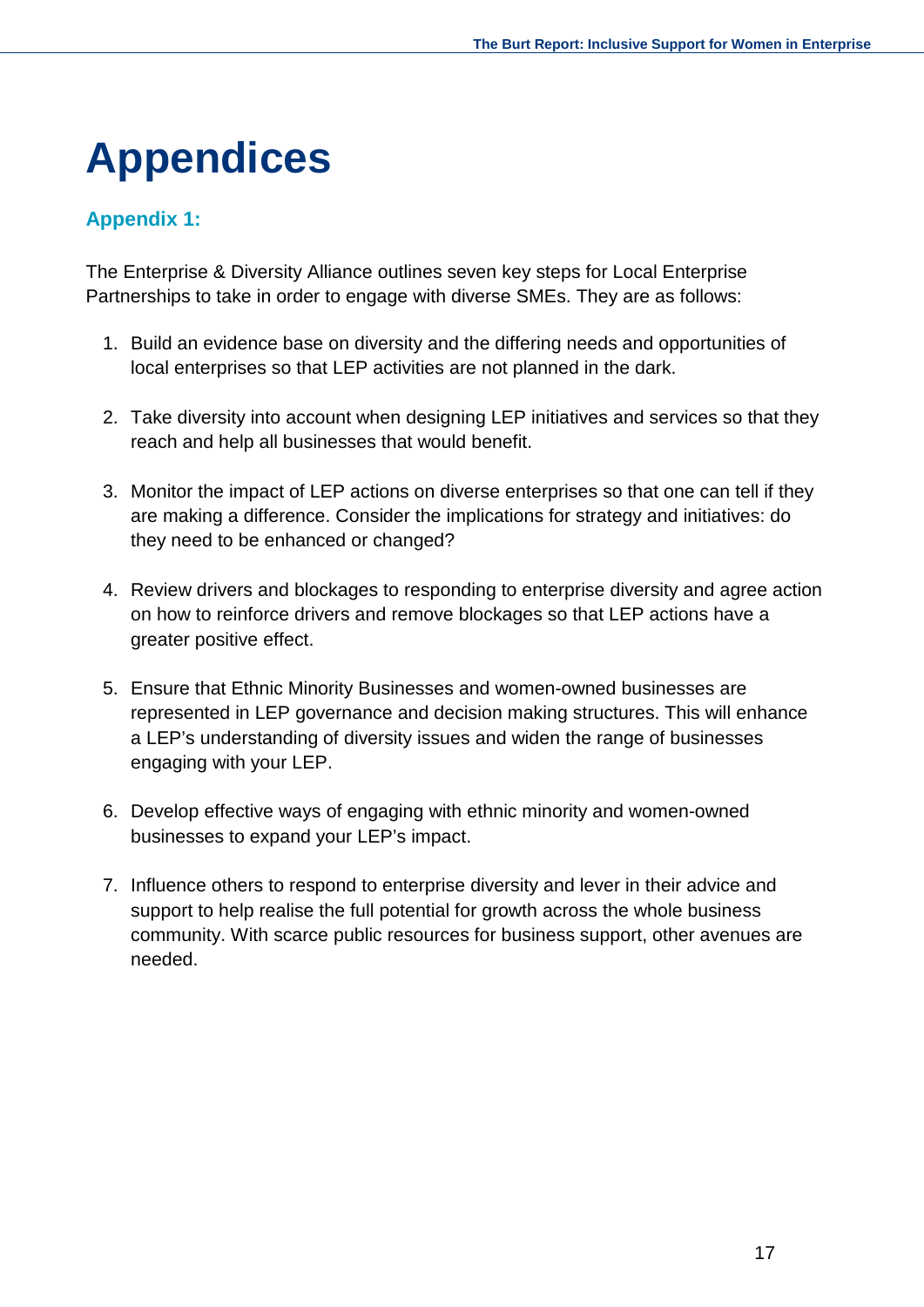### <span id="page-17-0"></span>**Appendix 2:**

Barclays Bank and the Women's Business Council at Queensway Birmingham on Friday 24 October 2014 organised the Black, Asian and Minority Ethnic Women's Enterprise Summit.

The summit brought together entrepreneurs starting out in business, those growing their businesses and women keen to find out more, to examine the experiences and barriers that Black, Asian and Minority Ethnic (BAME) women in enterprise face.

The event was chaired by Baroness Verma, Minister at the Department of Energy and Climate Change and former spokesperson in the Lords for Women and Equality; and keynote speakers including: Jagdeep Rai, Corporate Director, Barclays Bank; Lorely Burt MP, Government appointed Ambassador for Women Enterprise; and, Denis Woulfe, Partner at Deloitte and member of the Women's Business Council.

The interactive panel discussions throughout the day were hosted by: Anita Bhalla OBE, BBC Broadcaster and Chair of the Creative City Partnership; Professor Monder Ram OBE, Director, Centre for Research in Ethnic Minority Entrepreneurship, Birmingham University; Sonia Brown MBE, founder of the National Black Women's Network; and Sandra Kerr OBE, National Campaign Director at Race for Opportunity.

The aims of the event were to enable attendees to:

- share their experiences with Lorely Burt MP as she developed her report to government on women's enterprise; and
- feed into the government's review on progress on the Beijing Platform for Action, an international framework to end gender inequality.

Key findings from the Summit:

- Increase the number of senior women in financial institutions/organisations where funding allocations and decisions are made, to help counter unconscious bias in lending decisions.
- Governments, financial institutions and service providers need a clearer understanding of demographics/data to better understand customer requirements (detailed disaggregation of data is essential in both the private and public sector).
- Clarify the role of Local Enterprise Partnerships in supporting local enterprise and strengthen their obligations towards promoting diversity.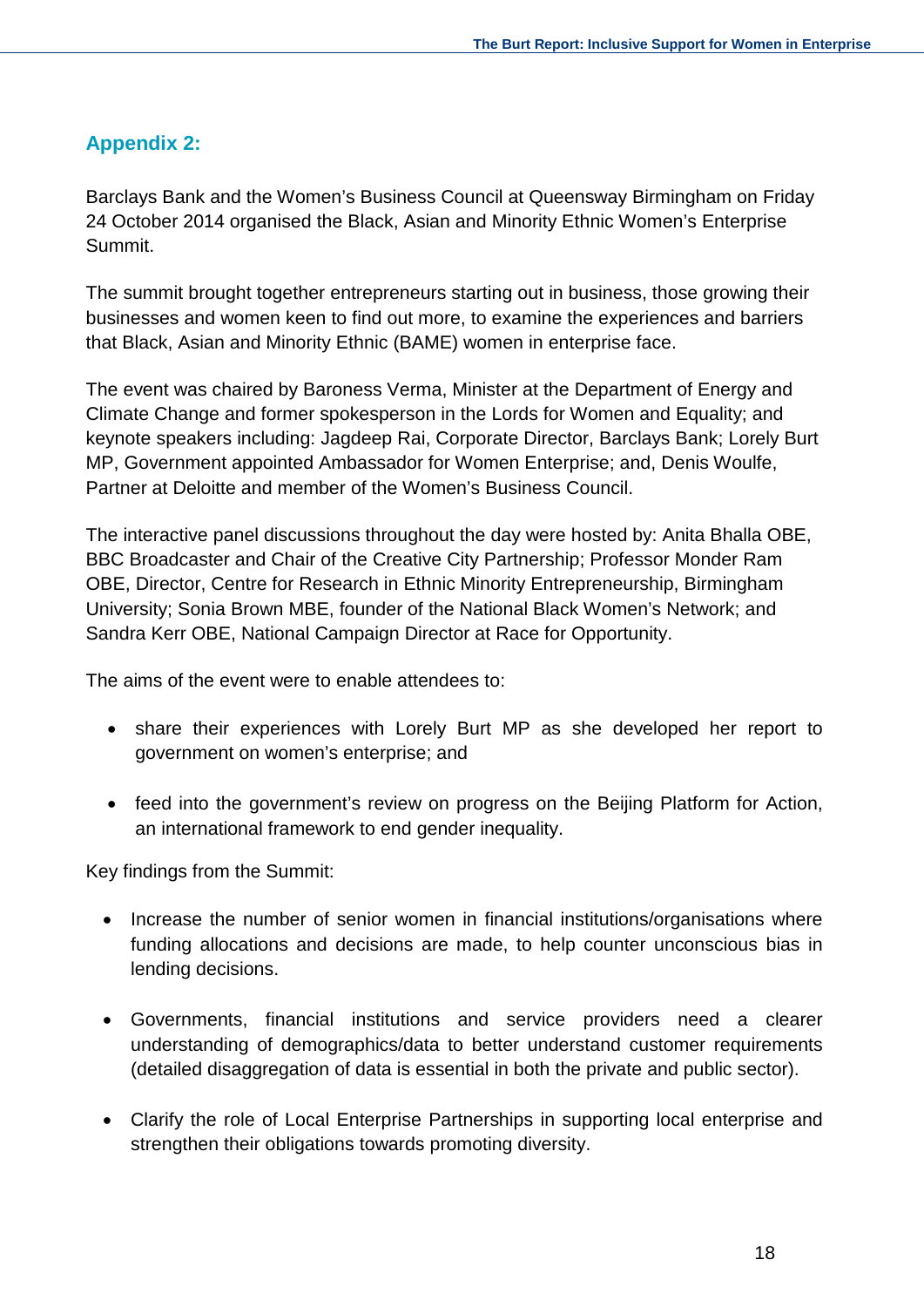- Consider the development of a one-stop-shop which not only reflects the needs of women entrepreneurs - but also BAME women (recognising that: all women are different; that women start businesses for different reasons; and, they have different expectations).
- Government and big business need to encourage and facilitate supply chain diversity to encourage UK growth and to more appropriately meet diverse customer needs.
- The language and messages used by the government, financial institutions and service providers alike should be nuanced, to meet the needs of diverse communities and be sensitive to cultural needs.
- Schools and colleges should promote and encourage BAME young women to actively consider entrepreneurship as a worthwhile career choice.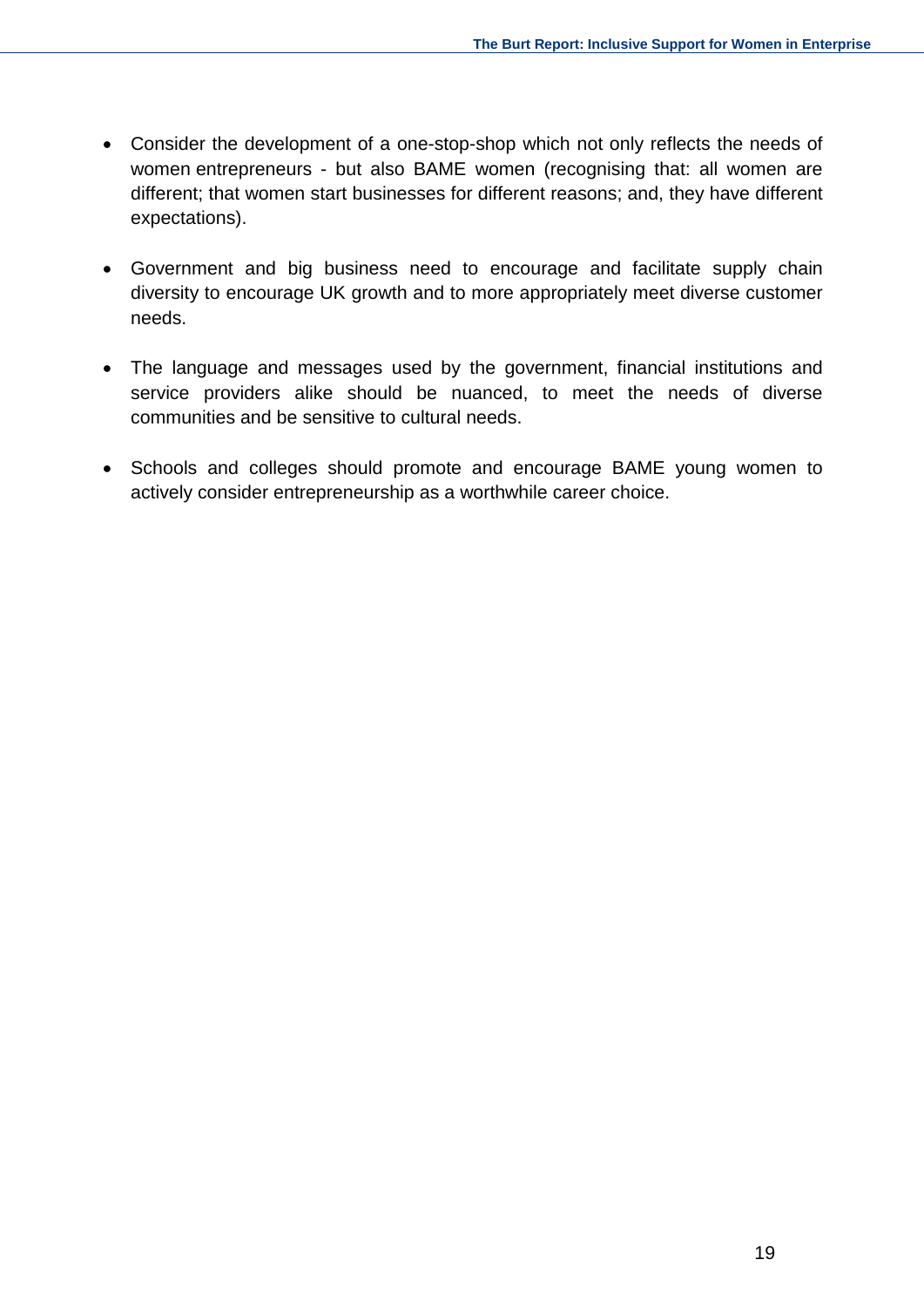### <span id="page-19-0"></span>**Appendix 3:**

Many senior stakeholders and entrepreneurs kindly allowed me to interview them while I was in the process of researching this report.

During these interviews they were asked to suggest particular challenges facing women entrepreneurs.

The top five challenges raised were:

| Challenge $^{20}$                                                                     | <b>Number of times mentioned</b> |
|---------------------------------------------------------------------------------------|----------------------------------|
| <b>Confidence</b> – lack of self confidence                                           | 12                               |
| <b>Language</b> $-$ use of non-inclusive language in offers of<br>business support    | 11                               |
| <b>Finance</b> – difficulties accessing finance                                       | 9                                |
| Growth pattern $-$ a different pattern of growth for<br>women-owned businesses        | 9                                |
| <b>Inconsistent support</b> – patchy support across sectors<br>and geographical areas | 9                                |

With thanks to all the below people who contributed their views and thoughts and apologies to any who have been erroneously missed out:

| <b>Name</b>                             | <b>Organisation</b>                                         | <b>Position</b>                                                 |
|-----------------------------------------|-------------------------------------------------------------|-----------------------------------------------------------------|
| Marianne Schoenig                       | Accenture                                                   | <b>Global Supplier Diversity &amp;</b><br><b>Inclusion Lead</b> |
| Panna Chauhan &<br><b>Rupinder Kaur</b> | Asian Women Need Business                                   | Co-Founder                                                      |
| <b>Professor Mark Hart</b>              | <b>Aston University/Enterprise</b><br>Research Centre (ERC) | Deputy Director of the ERC                                      |
| Amanda Boyle                            | <b>Bloom VC</b>                                             | Founder & CEO                                                   |

<span id="page-19-1"></span><sup>&</sup>lt;sup>20</sup> Interestingly, prejudice was raised as a challenge by just two stakeholders and was the joint-least commonly raised issue.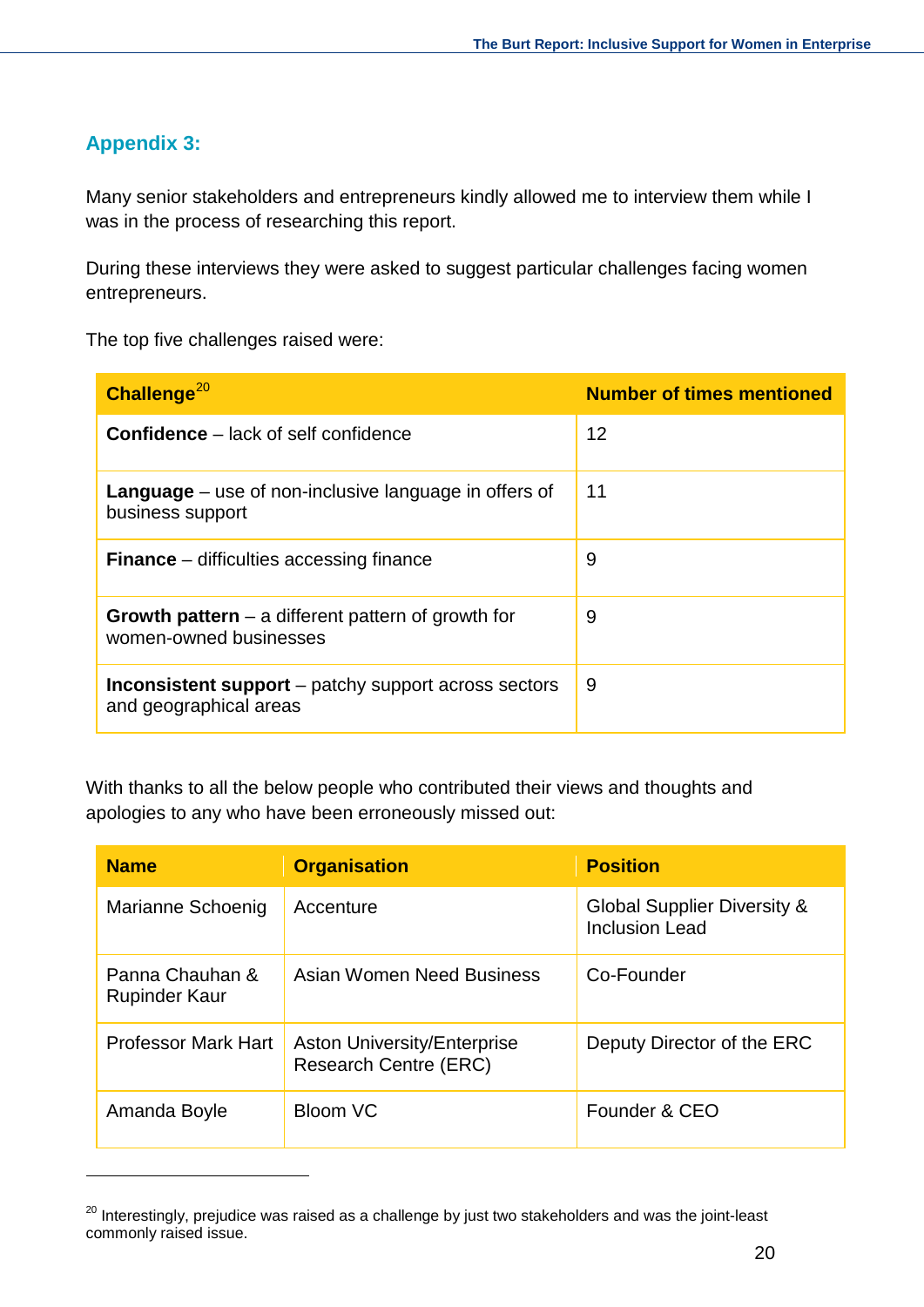| <b>Name</b>                      | <b>Organisation</b>                                         | <b>Position</b>                                                                      |
|----------------------------------|-------------------------------------------------------------|--------------------------------------------------------------------------------------|
| Irene Graham                     | <b>British Banking Association</b>                          | <b>Executive Director of</b><br><b>Business Finance</b>                              |
| <b>Melanie Perkins</b>           | <b>British Business Bank</b>                                | <b>Portfolio Director</b>                                                            |
| <b>Wendy Bowers</b>              | <b>British Chambers of Commerce</b>                         | <b>Executive Director of Policy &amp;</b><br><b>External Affairs</b>                 |
| Tom Thackray                     | <b>CBI</b>                                                  | <b>Head of Enterprise</b>                                                            |
| Dianah Women &<br>Genevieve Bach | <b>CIPD</b>                                                 | <b>Diversity Advisor</b>                                                             |
| <b>Maxine Benson</b>             | Co-Founder                                                  | Everywoman                                                                           |
| <b>Terry Scuoler</b>             | <b>EEF: The Manufacturers'</b><br>Organisation              | CEO                                                                                  |
| <b>Alice Bentinck</b>            | Entrepreneur First & Code First                             | Co-Founder                                                                           |
| Amanda Shaw                      | evolveODM                                                   | <b>Customer Services Director</b>                                                    |
| <b>Christine Atkinson</b>        | Faculty of Business & Society,<br>University of South Wales | Deputy Director of<br>Entrepreneurship                                               |
| <b>Mike Cherry</b>               | <b>Federation of Small Businesses</b>                       | <b>Policy Chairman</b>                                                               |
| Griselda Tobogo                  | <b>Forward Ladies</b>                                       | <b>Director</b>                                                                      |
| Sonia Brown                      | <b>Founder &amp; Director</b>                               | National Black Women's<br><b>Network</b>                                             |
| Paul King                        | <b>IBM</b>                                                  | <b>Global Supplier Diversity</b><br>Program Manager                                  |
| <b>Rachel Jones</b>              | Leading Women UK                                            | <b>Founder &amp; Director</b>                                                        |
| <b>Justin Lambert</b>            | Merck, Sharpe & Dohme                                       | <b>Associate Director and EMEA</b><br><b>Supplier Diversity Programme</b><br>Manager |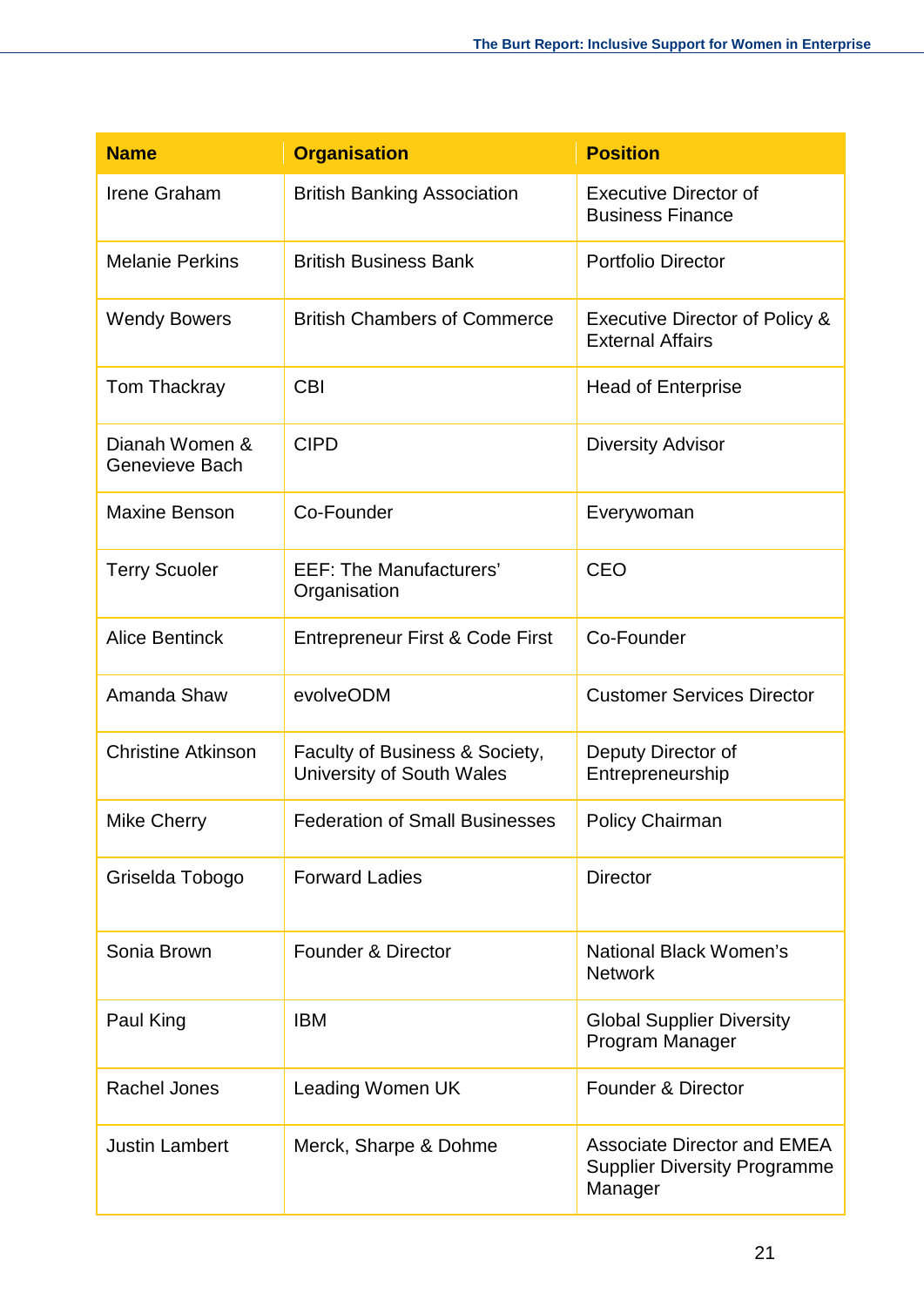| <b>Name</b>        | <b>Organisation</b>                | <b>Position</b>                                                                  |
|--------------------|------------------------------------|----------------------------------------------------------------------------------|
| Johnny Luk         | <b>NACUE</b>                       | CEO                                                                              |
| Dawn Whiteley      | <b>National Enterprise Network</b> | <b>Chief Executive</b>                                                           |
| Marcela Navarro    | <b>RBS</b>                         | <b>Executive Business Manager</b><br>to CEO Corporate Banking<br><b>Division</b> |
| Ali Golds          | The Juno Project                   | <b>Managing Director</b>                                                         |
| Ayan Absia         | The Sirius Programme               | <b>Project Manager</b>                                                           |
| Maggie O'Carroll   | The Women's Organisation           | CEO                                                                              |
| <b>Sara Carter</b> | University of Strathclyde          | <b>Associate Deputy Principal</b>                                                |
| Maggie Berry       | WeConnect                          | <b>Executive Director for Europe</b>                                             |
| Polly Gibb         | <b>WiRE</b>                        | <b>Director</b>                                                                  |
| Sue Stockdale      | Women Presidents' Organisation     | Chair                                                                            |
| <b>Julie Hall</b>  | <b>Women Unlimited</b>             | Founder                                                                          |